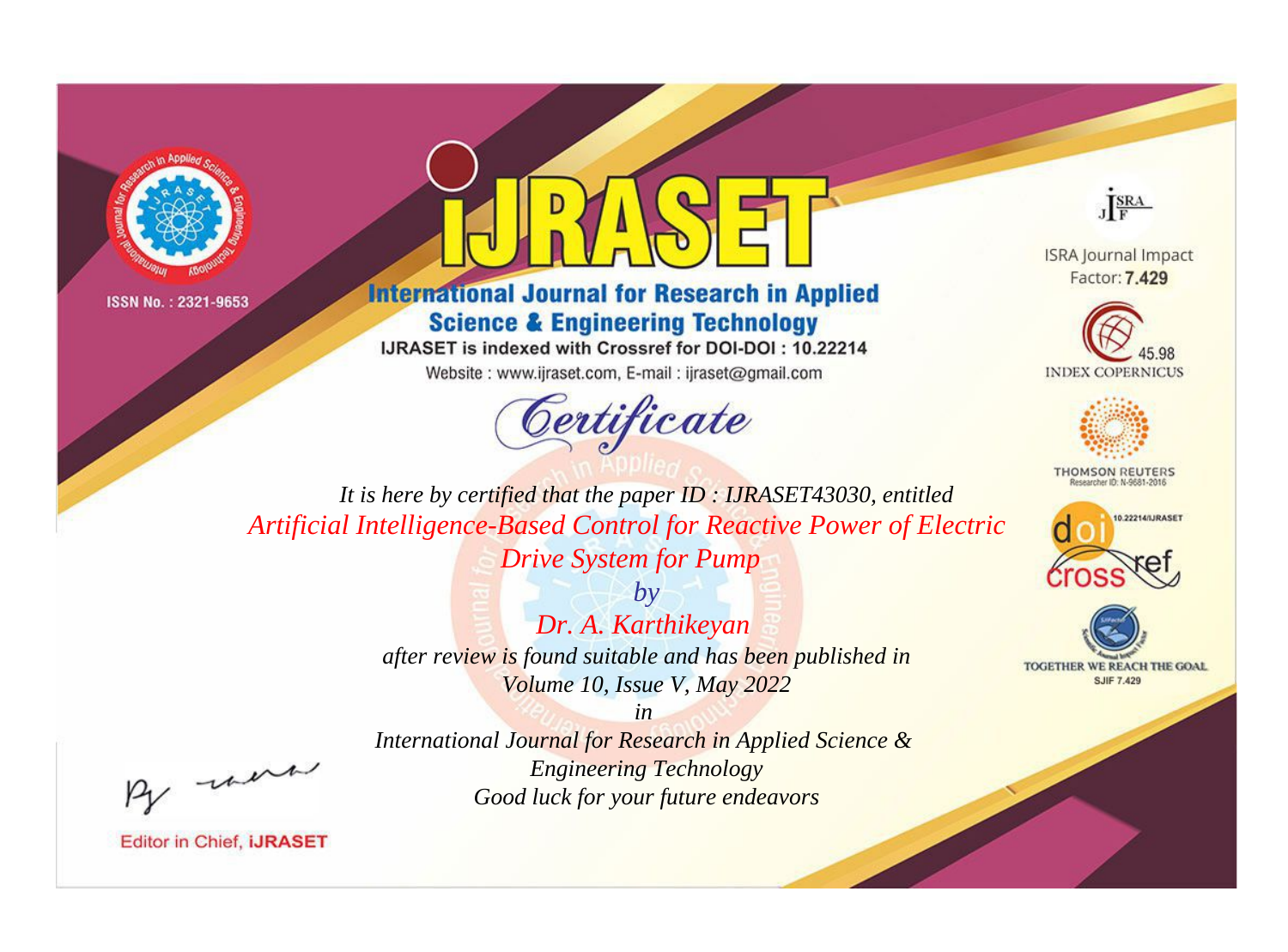



**International Journal for Research in Applied Science & Engineering Technology** 

IJRASET is indexed with Crossref for DOI-DOI: 10.22214

Website: www.ijraset.com, E-mail: ijraset@gmail.com



JERA

**ISRA Journal Impact** Factor: 7.429





**THOMSON REUTERS** 



TOGETHER WE REACH THE GOAL **SJIF 7.429** 

It is here by certified that the paper ID: IJRASET43030, entitled Artificial Intelligence-Based Control for Reactive Power of Electric **Drive System for Pump** 

> $N$  Pavithra after review is found suitable and has been published in Volume 10, Issue V, May 2022

 $b\nu$ 

were

International Journal for Research in Applied Science & **Engineering Technology** Good luck for your future endeavors

 $in$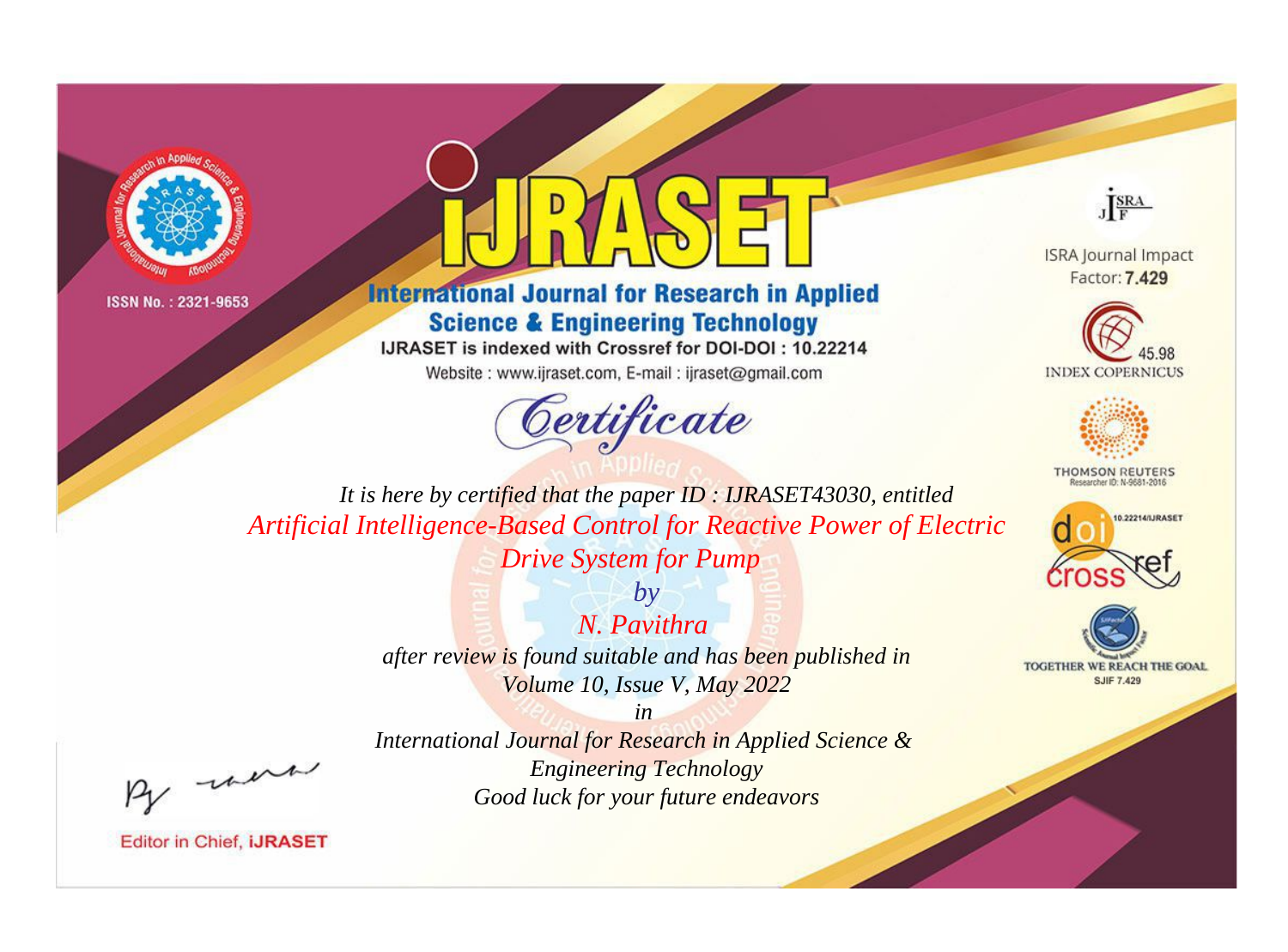



**International Journal for Research in Applied Science & Engineering Technology** 

IJRASET is indexed with Crossref for DOI-DOI: 10.22214

Website: www.ijraset.com, E-mail: ijraset@gmail.com





**ISRA Journal Impact** Factor: 7.429





**THOMSON REUTERS** 



TOGETHER WE REACH THE GOAL **SJIF 7.429** 

*It is here by certified that the paper ID : IJRASET43030, entitled Artificial Intelligence-Based Control for Reactive Power of Electric Drive System for Pump*

> *by S. Priyadharshini after review is found suitable and has been published in Volume 10, Issue V, May 2022*

, were

*International Journal for Research in Applied Science & Engineering Technology Good luck for your future endeavors*

*in*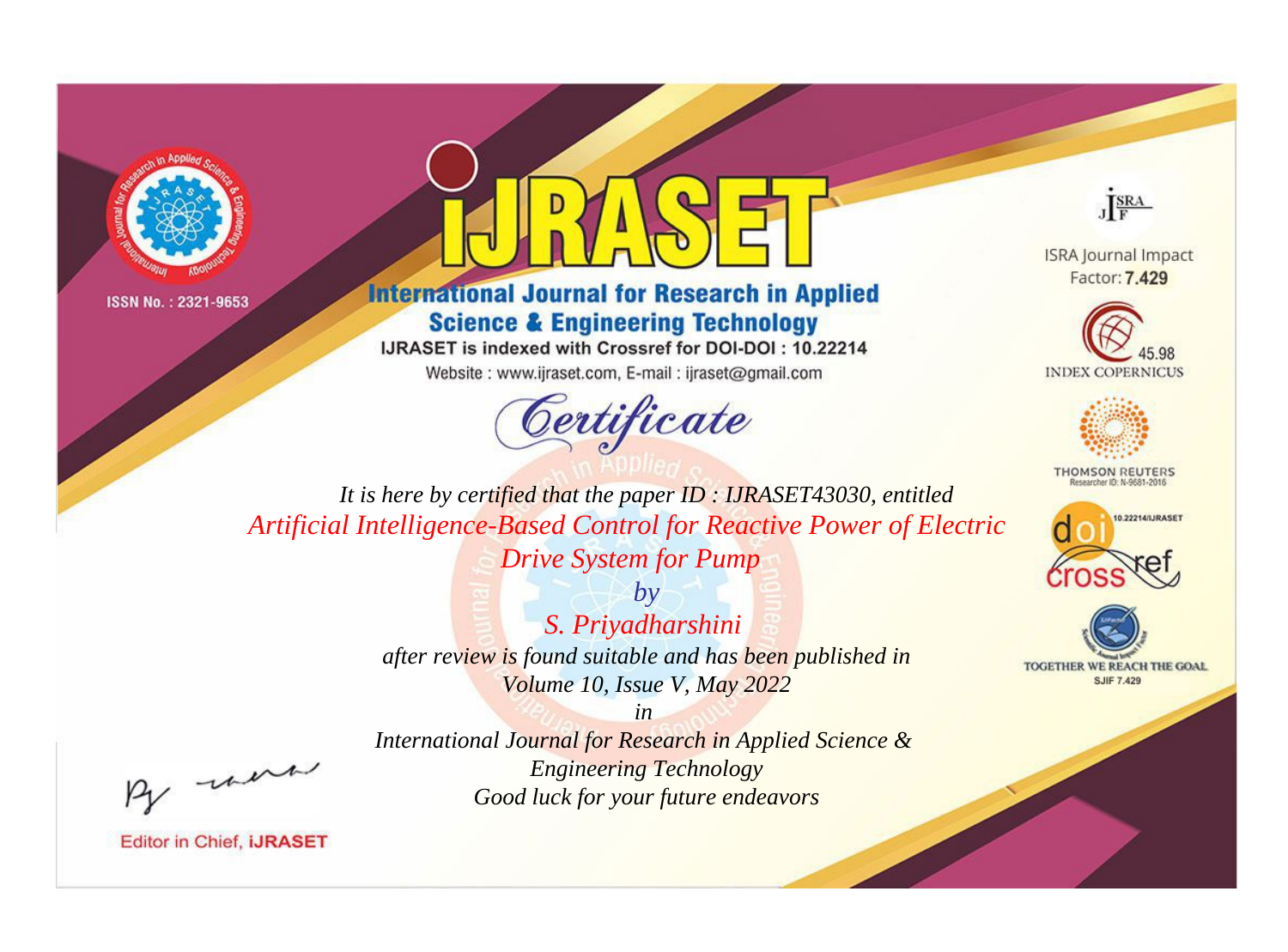



**International Journal for Research in Applied Science & Engineering Technology** 

IJRASET is indexed with Crossref for DOI-DOI: 10.22214

Website: www.ijraset.com, E-mail: ijraset@gmail.com





**ISRA Journal Impact** Factor: 7.429





**THOMSON REUTERS** 



TOGETHER WE REACH THE GOAL **SJIF 7.429** 

*It is here by certified that the paper ID : IJRASET43030, entitled Artificial Intelligence-Based Control for Reactive Power of Electric Drive System for Pump*

> *by P. Sabarithini after review is found suitable and has been published in Volume 10, Issue V, May 2022*

> > *in*

*International Journal for Research in Applied Science & Engineering Technology Good luck for your future endeavors*

, were